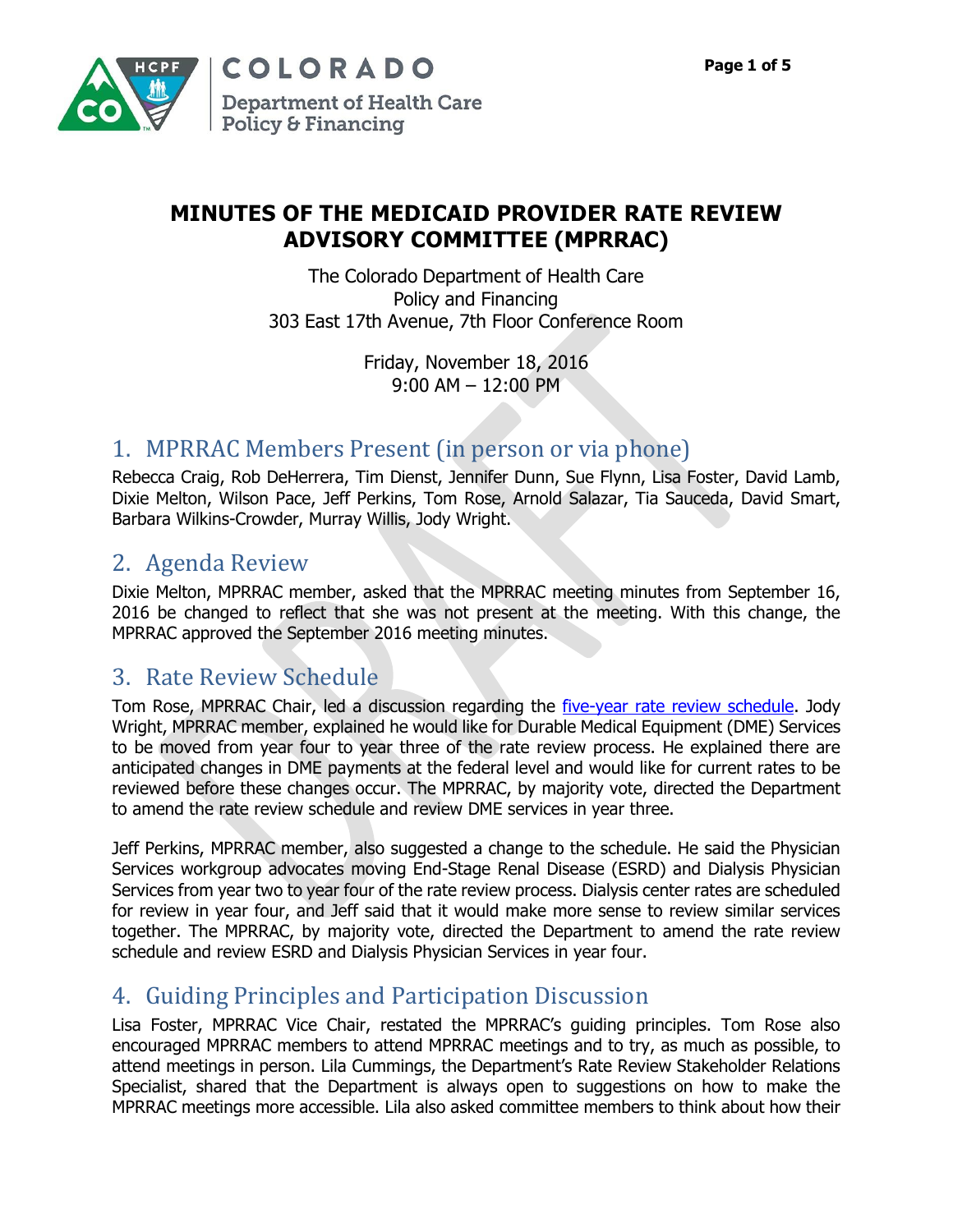expertise relates to all services and to continue to provide their unique perspectives, regardless of the fact they might not be an expert in a particular service.

### 5. Physician Services Presentations

Department staff and MPRRAC members of the Physician Services workgroup co-presented Physician Services information regarding:

- service descriptions, provider characteristics, and utilizer characteristics;
- Physician Services workgroup impressions;
- preliminary rate benchmark comparison analysis data; and
- preliminary access and utilization analysis data.

Corresponding PowerPoint slides can be accessed via the MPRRAC website. Common discussion topics are outlined below.

#### Ophthalmology Services

Workgroup members pointed out the spread between the Medicaid to Medicare rate ratio, which ranged from 12% to 125%, and commented that the MPRRAC could choose to suggest that the Department pay all codes at the benchmark in a budget neutral way. Members also discussed that the rate for fitting lenses seems to be less than other state Medicaid rates.

### Speech Language Pathology Services

Workgroup members noted that Colorado pays similar to comparator states for most codes within this service. They also noted that stakeholders at the Rate Review Information Sharing Session on October 31, 2016 expressed that the reimbursement for a particular code, 92526, was too low.

#### Cardiology Services

Noting that the preliminary benchmarks indicate Colorado pays around 70% of the benchmark for Speech Language Pathology Services and 85% of the benchmark for Cardiology Services, the workgroup said it would be important for the MPRRAC and Department to discuss if there was an inherent reason for this difference, or if there was room for savings by, for example, recommending the Department attempt to reimburse at 80% of the benchmark for both services.

### Cognitive Capabilities Assessment Services

Workgroup members explained that, for this service, the majority of codes did not have a Medicare comparator rate, and that Colorado pays around 160% of comparator state Medicaid rates. Gretchen Hammer, Medicaid Director, said the Department has focused efforts on making certain cognitive capability assessments more accessible via policy changes. MPRRAC members noted it would be important for the Department to continue to provide this sort of information in the May  $1<sup>st</sup>$  report, so that the MPRRAC could properly develop recommendations.

#### Vascular Services

A workgroup member commented that, since the primary place of service for vascular services is